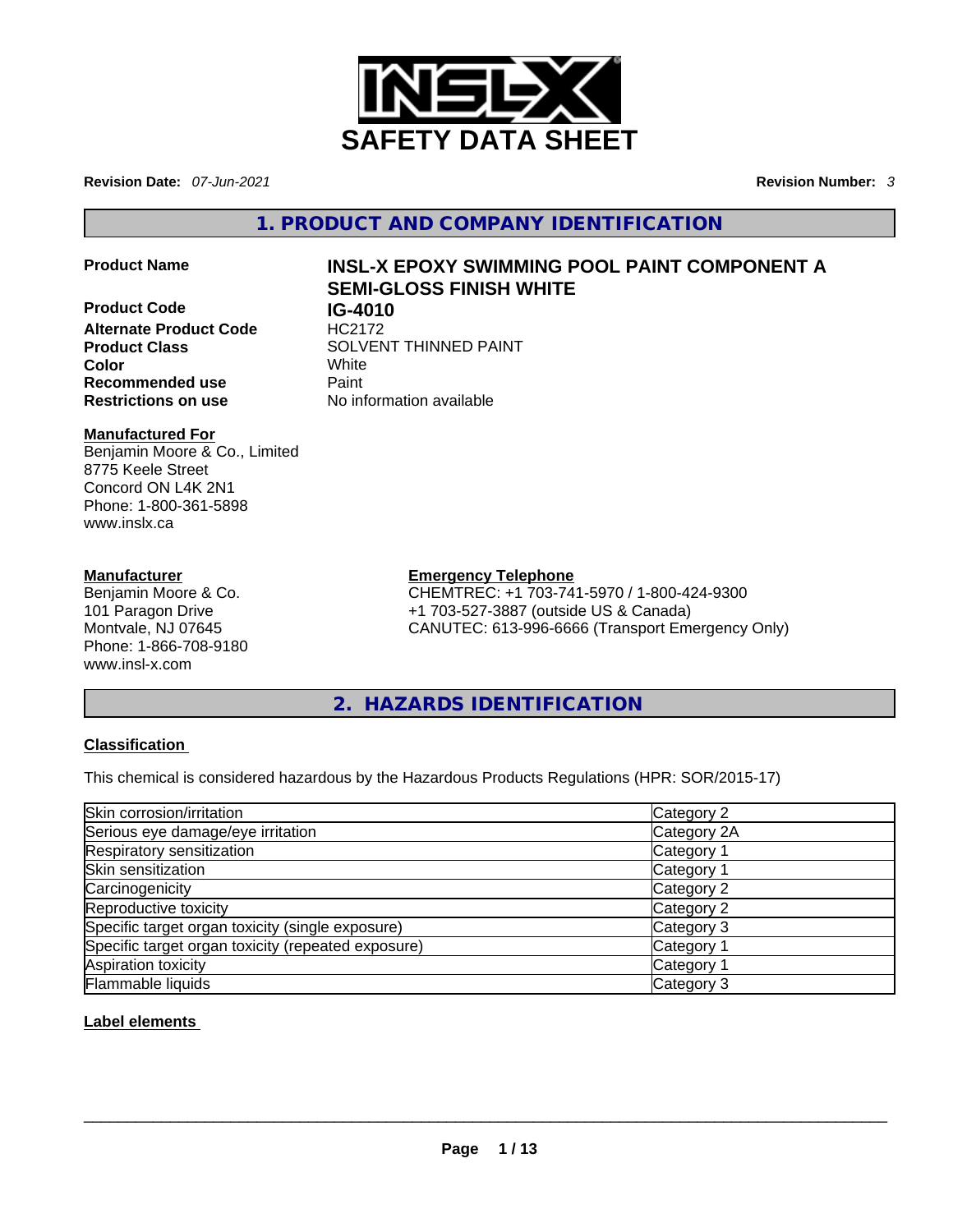# **Danger**

# **Hazard statements**

Causes skin irritation Causes serious eye irritation May cause allergy or asthma symptoms or breathing difficulties if inhaled May cause an allergic skin reaction Suspected of causing cancer Suspected of damaging fertility or the unborn child May cause respiratory irritation Causes damage to organs through prolonged or repeated exposure May be fatal if swallowed and enters airways Flammable liquid and vapor



**Appearance** liquid **Odor** solvent

# **Precautionary Statements - Prevention**

Obtain special instructions before use Do not handle until all safety precautions have been read and understood Use personal protective equipment as required Wash face, hands and any exposed skin thoroughly after handling In case of inadequate ventilation wear respiratory protection Contaminated work clothing should not be allowed out of the workplace Do not breathe dust/fume/gas/mist/vapors/spray Do not eat, drink or smoke when using this product Use only outdoors or in a well-ventilated area Keep away from heat, hot surfaces, sparks, open flames and other ignition sources. No smoking Keep container tightly closed Ground/bond container and receiving equipment Use explosion-proof electrical/ventilating/lighting/equipment Use only non-sparking tools Take precautionary measures against static discharge Keep cool Wear protective gloves/protective clothing/eye protection/face protection **Precautionary Statements - Response** IF exposed or concerned: Get medical advice/attention **Eyes**

\_\_\_\_\_\_\_\_\_\_\_\_\_\_\_\_\_\_\_\_\_\_\_\_\_\_\_\_\_\_\_\_\_\_\_\_\_\_\_\_\_\_\_\_\_\_\_\_\_\_\_\_\_\_\_\_\_\_\_\_\_\_\_\_\_\_\_\_\_\_\_\_\_\_\_\_\_\_\_\_\_\_\_\_\_\_\_\_\_\_\_\_\_

IF IN EYES: Rinse cautiously with water for several minutes. Remove contact lenses, if present and easy to do. Continue rinsing

If eye irritation persists: Get medical advice/attention

**Skin**

If skin irritation or rash occurs: Get medical advice/attention

IF ON SKIN (or hair): Remove/Take off immediately all contaminated clothing. Rinse skin with water/shower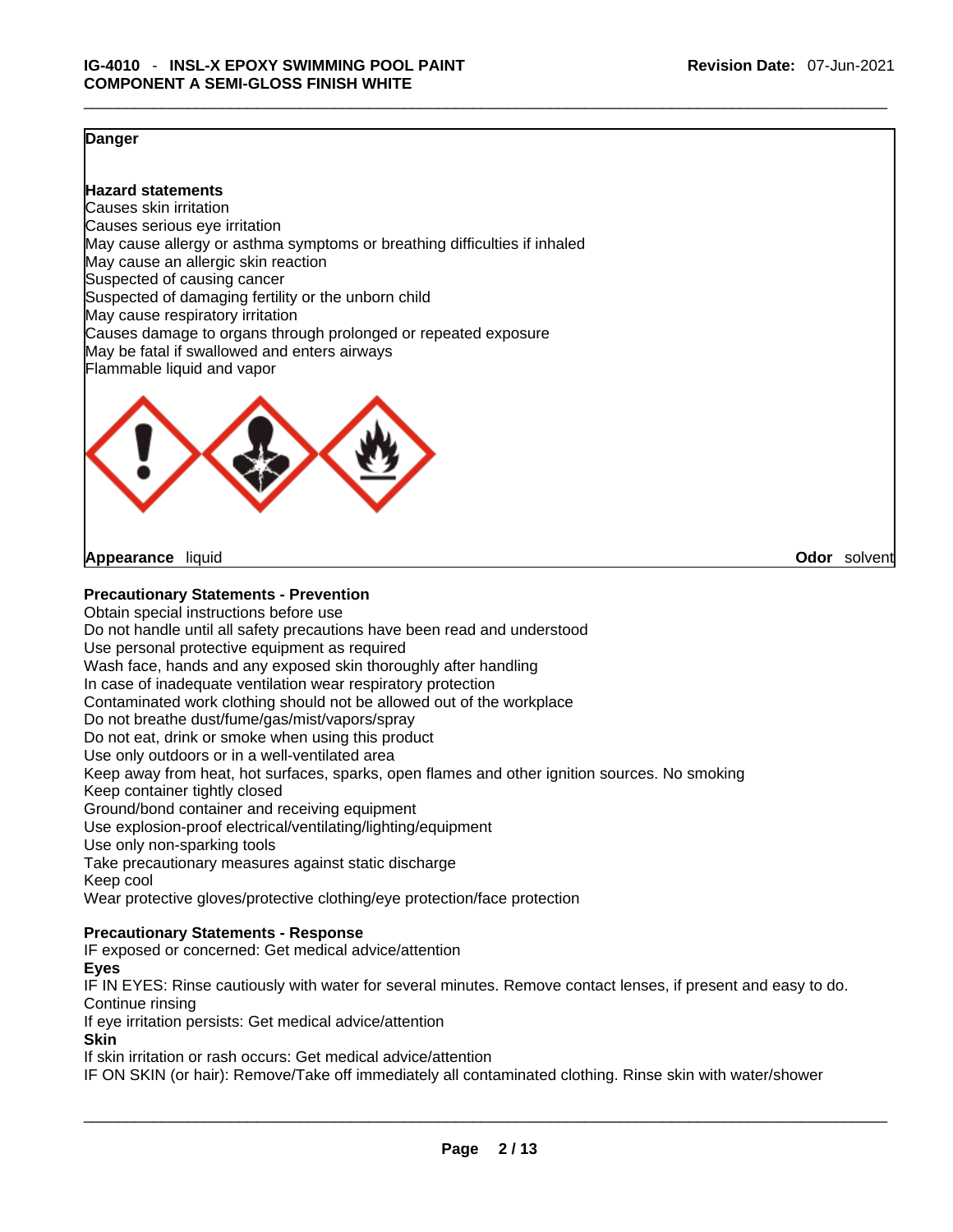Wash contaminated clothing before reuse

#### **Inhalation**

If experiencing respiratory symptoms: Call a POISON CENTER or doctor/physician IF INHALED: Remove victim to fresh air and keep at rest in a position comfortable for breathing **Ingestion** IF SWALLOWED: Immediately call a POISON CENTER or doctor/physician Do NOT induce vomiting

#### **Fire**

In case of fire: Use CO2, dry chemical, or foam for extinction

# **Precautionary Statements - Storage**

Store locked up Store in a well-ventilated place. Keep container tightly closed

#### **Precautionary Statements - Disposal**

Dispose of contents/container to an approved waste disposal plant

#### **Other information**

No information available

 **IMPORTANT:** Designed to be mixed with other components. Mixture will have hazards of all components. Before opening packages, read all warning labels. Follow all precautions.

\_\_\_\_\_\_\_\_\_\_\_\_\_\_\_\_\_\_\_\_\_\_\_\_\_\_\_\_\_\_\_\_\_\_\_\_\_\_\_\_\_\_\_\_\_\_\_\_\_\_\_\_\_\_\_\_\_\_\_\_\_\_\_\_\_\_\_\_\_\_\_\_\_\_\_\_\_\_\_\_\_\_\_\_\_\_\_\_\_\_\_\_\_

# **3. COMPOSITION INFORMATION ON COMPONENTS**

| <b>Chemical name</b>                          | CAS No.        | Weight-%      | Hazardous Material<br>registry number<br>(HMIRA registry #) | Date HMIRA filed and<br>Information Review Act date exemption granted<br>(if applicable) |
|-----------------------------------------------|----------------|---------------|-------------------------------------------------------------|------------------------------------------------------------------------------------------|
| Titanium dioxide                              | 13463-67-7     | $15 - 40%$    |                                                             |                                                                                          |
| Polyamine adduct                              |                | $10 - 30%$    | HMIRC # 03321980                                            | Filed: March 1, 2019                                                                     |
| Xylene                                        | 1330-20-7      | $7 - 13%$     |                                                             |                                                                                          |
| Kaolin                                        | 1332-58-7      | $5 - 10%$     |                                                             |                                                                                          |
| Benzyl alcohol                                | $100 - 51 - 6$ | $5 - 10%$     |                                                             | -                                                                                        |
| Propylene glycol monomethyl<br>ether          | 107-98-2       | $1 - 5%$      |                                                             |                                                                                          |
| Ethyl benzene                                 | $100 - 41 - 4$ | $-5%$         |                                                             |                                                                                          |
| Solvent naphtha, petroleum,<br>light aromatic | 64742-95-6     | $1 - 5%$      |                                                             |                                                                                          |
| Silica amorphous                              | 7631-86-9      | $1 - 5%$      |                                                             |                                                                                          |
| 1,2,4-Trimethylbenzene                        | 95-63-6        | - 5%          |                                                             | -                                                                                        |
| Triethylenetetramine                          | 112-24-3       | $1 - 5%$      |                                                             |                                                                                          |
| Trimethylolpropane                            | 77-99-6        | $0.1 - 0.25%$ |                                                             |                                                                                          |

#### **Confidential Business Information note**

\*The exact percentage (concentration) of composition has been withheld as a trade secret

**4. FIRST AID MEASURES** 

**General Advice If** symptoms persist, call a physician. Show this safety data<br>
sheet to the doctor in attendance. sheet to the doctor in attendance. \_\_\_\_\_\_\_\_\_\_\_\_\_\_\_\_\_\_\_\_\_\_\_\_\_\_\_\_\_\_\_\_\_\_\_\_\_\_\_\_\_\_\_\_\_\_\_\_\_\_\_\_\_\_\_\_\_\_\_\_\_\_\_\_\_\_\_\_\_\_\_\_\_\_\_\_\_\_\_\_\_\_\_\_\_\_\_\_\_\_\_\_\_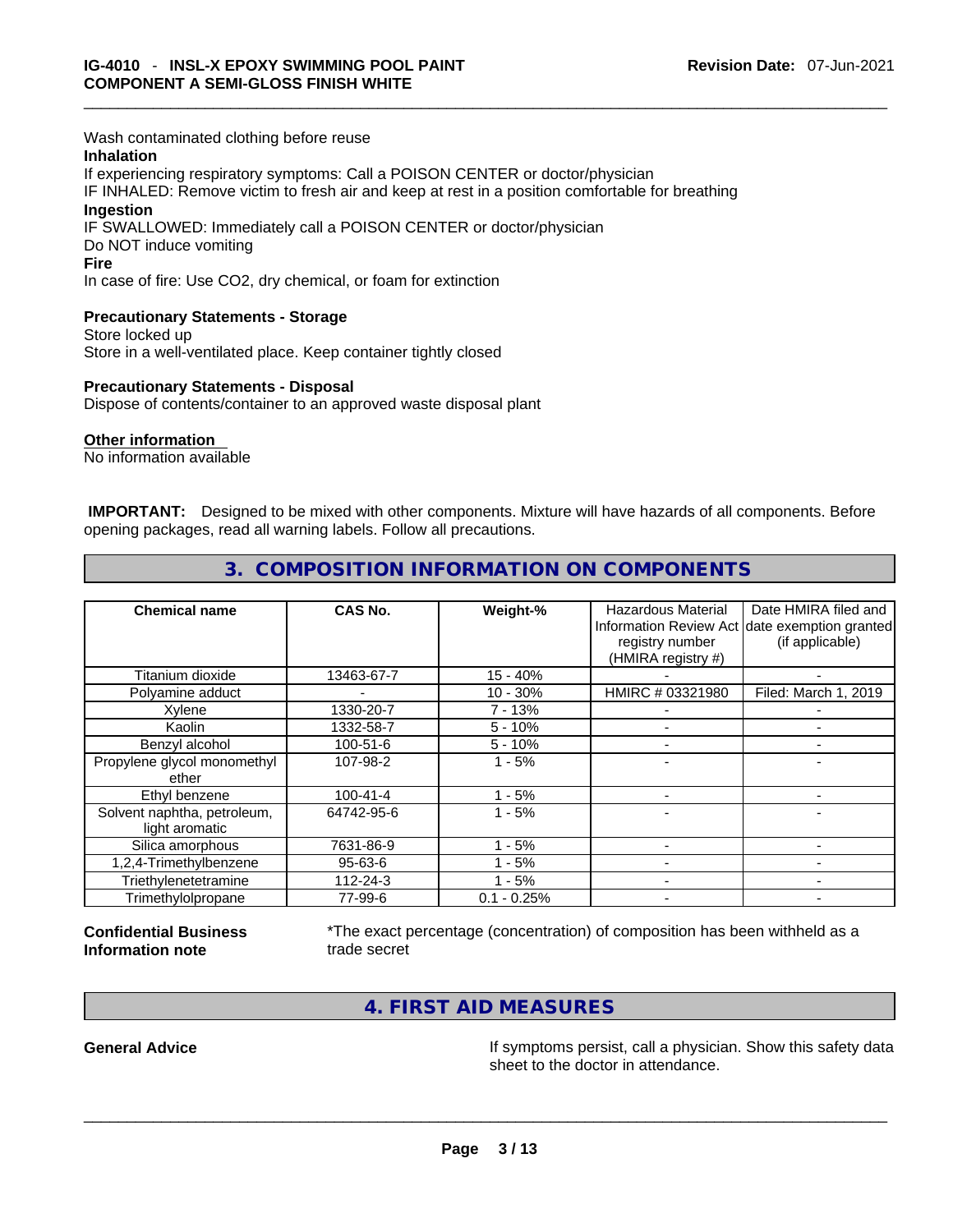| <b>Eye Contact</b>                     | Immediately flush with plenty of water. After initial flushing,<br>remove any contact lenses and continue flushing for at<br>least 15 minutes. Keep eye wide open while rinsing. If<br>symptoms persist, call a physician.             |
|----------------------------------------|----------------------------------------------------------------------------------------------------------------------------------------------------------------------------------------------------------------------------------------|
| <b>Skin Contact</b>                    | Wash off immediately with soap and plenty of water while<br>removing all contaminated clothes and shoes. If skin<br>irritation persists, call a physician. Wash clothing before<br>reuse. Destroy contaminated articles such as shoes. |
| <b>Inhalation</b>                      | Move to fresh air. If symptoms persist, call a physician.<br>If not breathing, give artificial respiration. Call a physician<br>immediately.                                                                                           |
| Ingestion                              | Clean mouth with water and afterwards drink plenty of<br>water. Do not induce vomiting without medical advice.<br>Never give anything by mouth to an unconscious person.<br>Consult a physician.                                       |
| <b>Protection Of First-Aiders</b>      | Use personal protective equipment.                                                                                                                                                                                                     |
| <b>Most Important Symptoms/Effects</b> | May cause allergy or asthma symptoms or breathing<br>difficulties if inhaled. May cause allergic skin reaction.                                                                                                                        |
| <b>Notes To Physician</b>              | Treat symptomatically.                                                                                                                                                                                                                 |

**5. FIRE-FIGHTING MEASURES** 

| <b>Flammable Properties</b>                           | Vapors may travel considerable distance to a source of<br>ignition and flash back. Vapors may cause flash fire.                                                                                                                                                                                |
|-------------------------------------------------------|------------------------------------------------------------------------------------------------------------------------------------------------------------------------------------------------------------------------------------------------------------------------------------------------|
| <b>Suitable Extinguishing Media</b>                   | Foam, dry powder or water. Use extinguishing measures<br>that are appropriate to local circumstances and the<br>surrounding environment.                                                                                                                                                       |
| Protective equipment and precautions for firefighters | As in any fire, wear self-contained breathing apparatus<br>pressure-demand, MSHA/NIOSH (approved or equivalent)<br>and full protective gear.                                                                                                                                                   |
| <b>Hazardous combustion products</b>                  | Burning may result in carbon dioxide, carbon monoxide<br>and other combustion products of varying composition<br>which may be toxic and/or irritating.                                                                                                                                         |
| <b>Specific Hazards Arising From The Chemical</b>     | Flammable. Flash back possible over considerable<br>distance. Keep product and empty container away from<br>heat and sources of ignition. Closed containers may<br>rupture if exposed to fire or extreme heat. Thermal<br>decomposition can lead to release of irritating gases and<br>vapors. |
| Sensitivity to mechanical impact                      | No                                                                                                                                                                                                                                                                                             |
| Sensitivity to static discharge                       | Yes                                                                                                                                                                                                                                                                                            |
|                                                       |                                                                                                                                                                                                                                                                                                |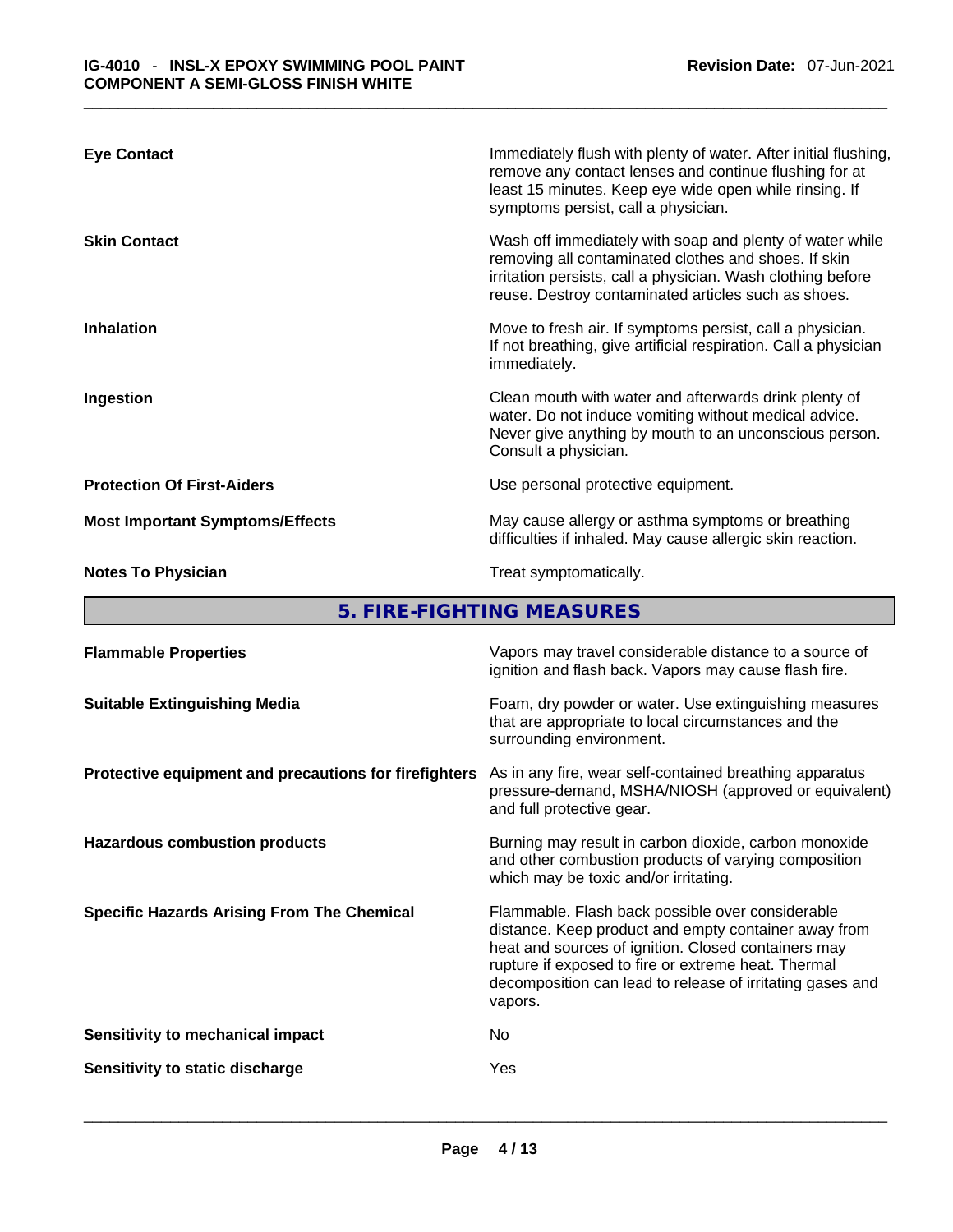| <b>Flash Point Data</b><br>Flash point (°F)<br>Flash Point (°C)<br><b>Method</b>                  |                 | 80<br>27<br><b>PMCC</b>        |                                |  |
|---------------------------------------------------------------------------------------------------|-----------------|--------------------------------|--------------------------------|--|
| <b>Flammability Limits In Air</b>                                                                 |                 |                                |                                |  |
| Lower flammability limit:<br><b>Upper flammability limit:</b>                                     |                 | Not available<br>Not available |                                |  |
| Health: 2<br><b>NFPA</b>                                                                          | Flammability: 3 | <b>Instability: 0</b>          | <b>Special: Not Applicable</b> |  |
| <b>NFPA Legend</b><br>0 - Not Hazardous<br>1 - Slightly<br>2 - Moderate<br>3 - High<br>4 - Severe |                 |                                |                                |  |

\_\_\_\_\_\_\_\_\_\_\_\_\_\_\_\_\_\_\_\_\_\_\_\_\_\_\_\_\_\_\_\_\_\_\_\_\_\_\_\_\_\_\_\_\_\_\_\_\_\_\_\_\_\_\_\_\_\_\_\_\_\_\_\_\_\_\_\_\_\_\_\_\_\_\_\_\_\_\_\_\_\_\_\_\_\_\_\_\_\_\_\_\_

*The ratings assigned are only suggested ratings, the contractor/employer has ultimate responsibilities for NFPA ratings where this system is used.* 

*Additional information regarding the NFPA rating system is available from the National Fire Protection Agency (NFPA) at www.nfpa.org.* 

**6. ACCIDENTAL RELEASE MEASURES** 

| <b>Personal Precautions</b>    | Remove all sources of ignition. Take precautions to<br>prevent flashback. Ground and bond all containers and<br>handling equipment. Take precautionary measures against<br>static discharges. Ensure adequate ventilation. Avoid<br>contact with skin, eyes and clothing. Use personal<br>protective equipment.  |
|--------------------------------|------------------------------------------------------------------------------------------------------------------------------------------------------------------------------------------------------------------------------------------------------------------------------------------------------------------|
| <b>Other Information</b>       | Prevent further leakage or spillage if safe to do so. Do not<br>allow material to contaminate ground water system.<br>Prevent product from entering drains. Do not flush into<br>surface water or sanitary sewer system. Local authorities<br>should be advised if significant spillages cannot be<br>contained. |
| <b>Methods for Cleaning Up</b> | Dam up. Soak up with inert absorbent material. Use a<br>non-sparking or explosion proof means to transfer material<br>to a sealed, appropriate container for disposal. Clean<br>contaminated surface thoroughly.                                                                                                 |

**7. HANDLING AND STORAGE** 

**Handling Handling Avoid contact with skin, eyes and clothing. Wear personal** protective equipment. Do not breathe vapors or spray mist. Use only in ventilated areas. Prevent vapor build-up by providing adequate ventilation during and after use.

Take precautionary measures against static discharges.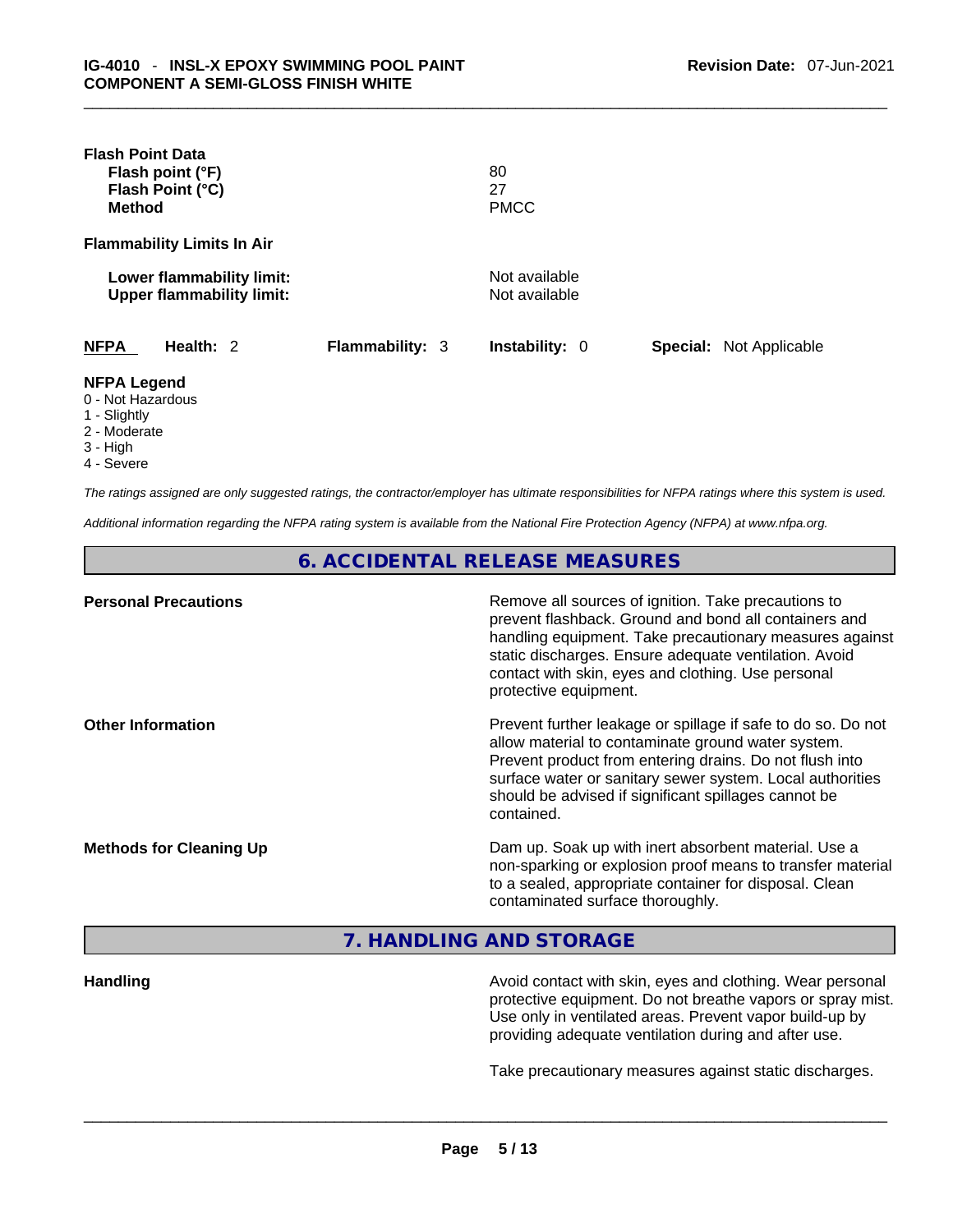To avoid ignition of vapors by static electricity discharge, all metal parts of the equipment must be grounded. Keep away from heat, sparks and flame. Do not smoke. Extinguish all flames and pilot lights, and turn off stoves, heaters, electric motors and other sources of ignition during use and until all vapors are gone. Ignition and/or flash back may occur.

**Storage Example 20 and Storage 1.1 and Storage 1.1 and Storage 1.1 and Storage 1.1 and Storage 1.1 and Storage 1.1 and Storage 1.1 and Storage 1.1 and Storage 1.1 and Storage 1.1 and Storage 1.1 and Storage 1.1 and Stor** well-ventilated place. Keep away from heat. Keep away from open flames, hot surfaces and sources of ignition. Keep in properly labeled containers. Keep out of the reach of children.

**Incompatible Materials Incompatible with strong acids and bases and strong** oxidizing agents.

# **8. EXPOSURE CONTROLS/PERSONAL PROTECTION**

\_\_\_\_\_\_\_\_\_\_\_\_\_\_\_\_\_\_\_\_\_\_\_\_\_\_\_\_\_\_\_\_\_\_\_\_\_\_\_\_\_\_\_\_\_\_\_\_\_\_\_\_\_\_\_\_\_\_\_\_\_\_\_\_\_\_\_\_\_\_\_\_\_\_\_\_\_\_\_\_\_\_\_\_\_\_\_\_\_\_\_\_\_

# **Exposure Limits**

| <b>Chemical name</b>                 | <b>ACGIH TLV</b>                                                                                                                              | <b>Alberta</b>                                                                                 | <b>British Columbia</b>                          | <b>Ontario</b>                                                                    | Quebec                                                                                             |
|--------------------------------------|-----------------------------------------------------------------------------------------------------------------------------------------------|------------------------------------------------------------------------------------------------|--------------------------------------------------|-----------------------------------------------------------------------------------|----------------------------------------------------------------------------------------------------|
| Titanium dioxide                     | TWA: $10 \text{ mg/m}^3$                                                                                                                      | 10 mg/m $3$ - TWA                                                                              | 10 mg/m $3$ - TWA<br>$3$ mg/m <sup>3</sup> - TWA | 10 mg/m $3$ - TWA                                                                 | 10 mg/m $3$ - TWAEV                                                                                |
| Xylene                               | STEL: 150 ppm<br>TWA: 100 ppm                                                                                                                 | 100 ppm - TWA<br>434 mg/m <sup>3</sup> - TWA<br>150 ppm - STEL<br>651 mg/m $3 -$ STEL          | 100 ppm - TWA<br>150 ppm - STEL                  | 100 ppm - TWA<br>150 ppm - STEL                                                   | 100 ppm - TWAEV<br>434 mg/m <sup>3</sup> - TWAEV<br>150 ppm - STEV<br>651 mg/m $3 -$ STEV          |
| Kaolin                               | TWA: $2 \text{ mq/m}^3$<br>particulate matter<br>containing no<br>asbestos and <1%<br>crystalline silica,<br>respirable particulate<br>matter | $2$ mg/m <sup>3</sup> - TWA                                                                    | $2$ mg/m <sup>3</sup> - TWA                      | $2$ mg/m <sup>3</sup> - TWA                                                       | $5$ mg/m <sup>3</sup> - TWAEV                                                                      |
| Propylene glycol monomethyl<br>ether | STEL: 100 ppm<br>TWA: 50 ppm                                                                                                                  | 100 ppm - TWA<br>369 mg/m $3 - TWA$<br>150 ppm - STEL<br>553 mg/m $3 -$ STEL                   | 50 ppm - TWA<br>100 ppm - STEL                   | 50 ppm - TWA<br>100 ppm - STEL                                                    | 100 ppm - TWAEV<br>369 mg/m <sup>3</sup> - TWAEV<br>150 ppm - STEV<br>553 mg/m $3 -$ STEV          |
| Ethyl benzene                        | TWA: 20 ppm                                                                                                                                   | 100 ppm - TWA<br>434 mg/m <sup>3</sup> - TWA<br>125 ppm - STEL<br>543 mg/m <sup>3</sup> - STEL | 20 ppm - TWA                                     | 20 ppm - TWA                                                                      | 100 ppm - TWAEV<br>434 mg/m <sup>3</sup> - TWAEV<br>125 ppm - STEV<br>543 mg/m <sup>3</sup> - STEV |
| Triethylenetetramine                 | N/E                                                                                                                                           | N/E                                                                                            | N/E                                              | 0.5 ppm - TWA<br>$3$ mg/m <sup>3</sup> - TWA<br>Danger of cutaneous<br>absorption | N/E                                                                                                |

#### **Legend**

ACGIH - American Conference of Governmental Industrial Hygienists Alberta - Alberta Occupational Exposure Limits British Columbia - British Columbia Occupational Exposure Limits Ontario - Ontario Occupational Exposure Limits Quebec - Quebec Occupational Exposure Limits N/E - Not established

**Engineering Measures** Ensure adequate ventilation, especially in confined areas. \_\_\_\_\_\_\_\_\_\_\_\_\_\_\_\_\_\_\_\_\_\_\_\_\_\_\_\_\_\_\_\_\_\_\_\_\_\_\_\_\_\_\_\_\_\_\_\_\_\_\_\_\_\_\_\_\_\_\_\_\_\_\_\_\_\_\_\_\_\_\_\_\_\_\_\_\_\_\_\_\_\_\_\_\_\_\_\_\_\_\_\_\_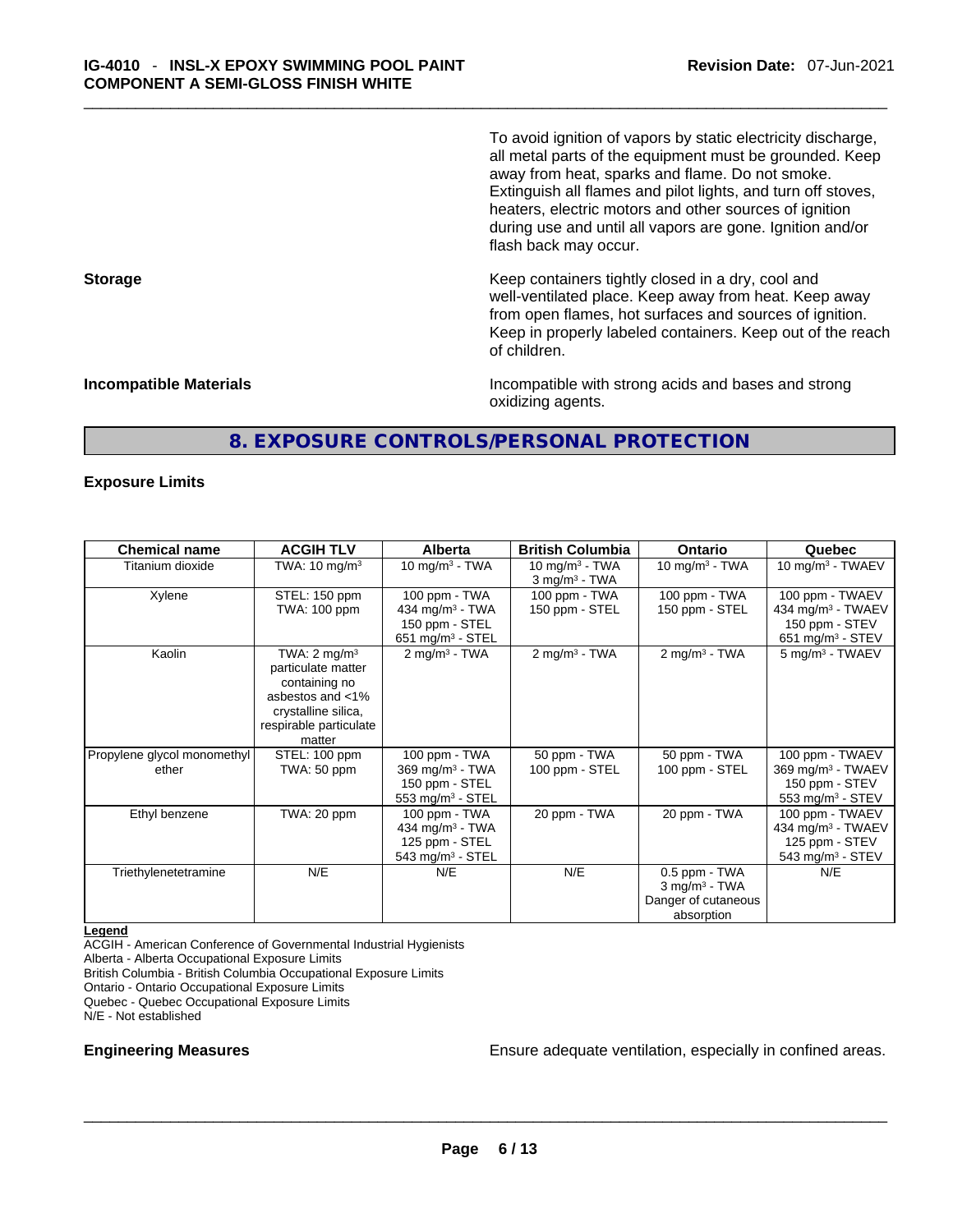**Personal Protective Equipment**

**Eye/Face Protection** Safety glasses with side-shields. If splashes are likely to occur, wear: Tightly fitting safety goggles **Skin Protection Protection Protective gloves and impervious clothing. Respiratory Protection Number 1** (Use only with adequate ventilation. In operations where exposure limits are exceeded, use a NIOSH approved respirator that has been selected by a technically qualified person for the specific work conditions. When spraying the product or applying in confined areas, wear a NIOSH approved respirator specified for paint spray or organic vapors.

**Hygiene Measures Avoid contact with skin, eyes and clothing. Remove and Avoid contact with skin, eyes and clothing. Remove and** wash contaminated clothing before re-use. Wash thoroughly after handling.

# **9. PHYSICAL AND CHEMICAL PROPERTIES**

**Appearance** liquid **Odor Solvent Solvent Solvent Solvent Odor Threshold No information available Density (lbs/gal)** 12.2 - 12.6 **Specific Gravity** 1.46 - 1.51 **pH pH No** information available **Viscosity (cps) Viscosity (cps) No information available Solubility(ies)** No information available **Water solubility No information available No information available Evaporation Rate No information available**<br> **Vapor pressure No information available**<br>
No information available **Vapor density No information available No information available Wt. % Solids** 70 - 80 **Vol. % Solids** 55 - 65 **Wt. % Volatiles** 20 - 30 **Vol. % Volatiles** 35 - 45 **VOC Regulatory Limit (g/L)** < 340 **Boiling Point (°F)** 248 **Boiling Point (°C)** 120 **Freezing point (°F)** No information available **Freezing Point (°C)** The Company of the Monometer of Noinformation available **Flash point (°F)** 80 **Flash Point (°C)** 27 **Method** PMCC **Flammability (solid, gas)** Not applicable **Upper flammability limit:** Not applicable **Lower flammability limit:** Not applicable **Autoignition Temperature (°F)**<br> **Autoignition Temperature (°C)** No information available **Autoignition Temperature (°C) Decomposition Temperature (°F)** No information available **Decomposition Temperature (°C)**<br> **Partition coefficient**<br> **Partition coefficient**<br> **No** information available **Partition coefficient**No information available \_\_\_\_\_\_\_\_\_\_\_\_\_\_\_\_\_\_\_\_\_\_\_\_\_\_\_\_\_\_\_\_\_\_\_\_\_\_\_\_\_\_\_\_\_\_\_\_\_\_\_\_\_\_\_\_\_\_\_\_\_\_\_\_\_\_\_\_\_\_\_\_\_\_\_\_\_\_\_\_\_\_\_\_\_\_\_\_\_\_\_\_\_

**Vapor pressure** No information available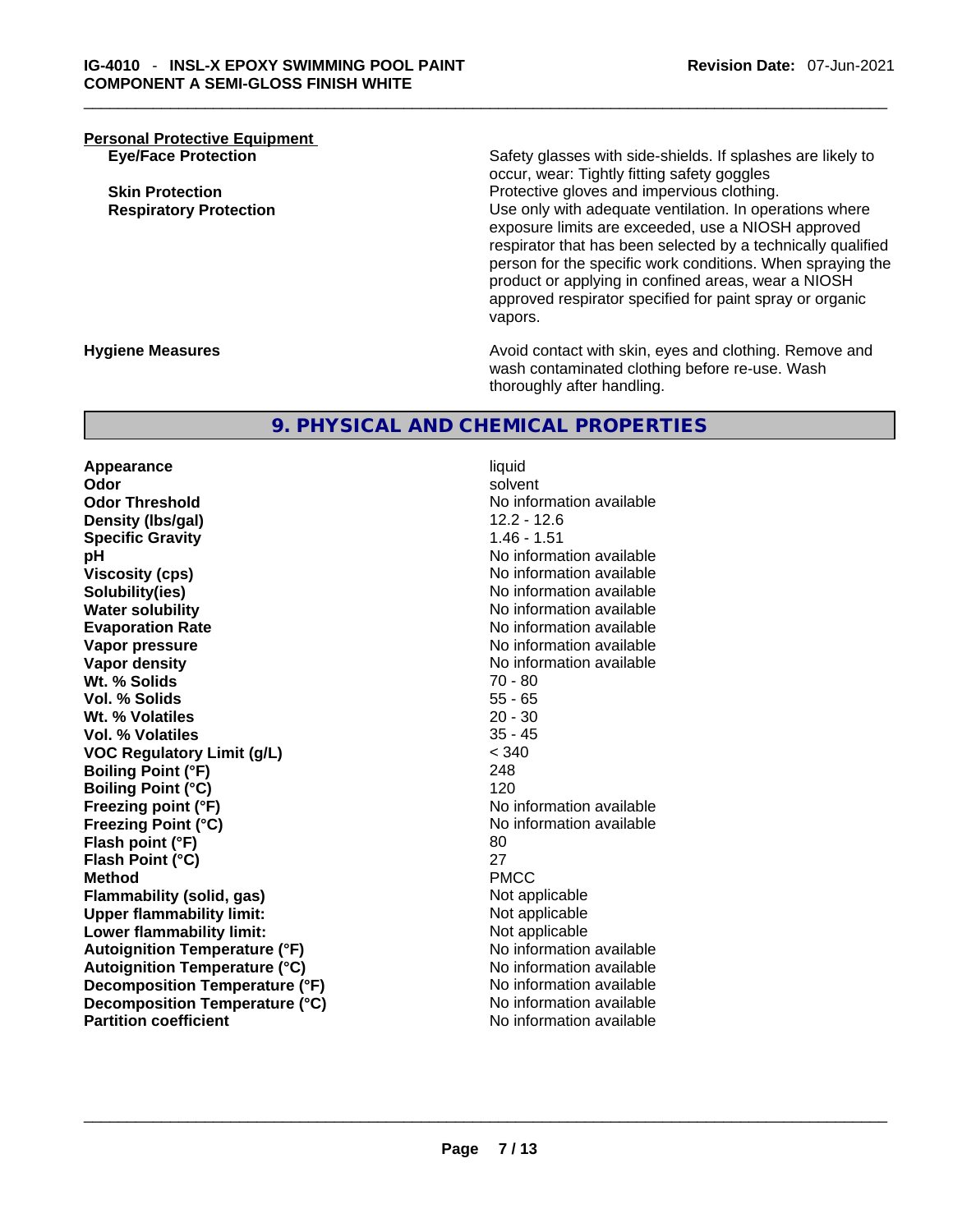# **10. STABILITY AND REACTIVITY**

\_\_\_\_\_\_\_\_\_\_\_\_\_\_\_\_\_\_\_\_\_\_\_\_\_\_\_\_\_\_\_\_\_\_\_\_\_\_\_\_\_\_\_\_\_\_\_\_\_\_\_\_\_\_\_\_\_\_\_\_\_\_\_\_\_\_\_\_\_\_\_\_\_\_\_\_\_\_\_\_\_\_\_\_\_\_\_\_\_\_\_\_\_

| <b>Reactivity</b>                         | Not Applicable                                                                                                            |
|-------------------------------------------|---------------------------------------------------------------------------------------------------------------------------|
| <b>Chemical Stability</b>                 | Stable under normal conditions. Hazardous polymerisation<br>does not occur.                                               |
| <b>Conditions to avoid</b>                | Keep away from open flames, hot surfaces, static<br>electricity and sources of ignition. Sparks. Elevated<br>temperature. |
| <b>Incompatible Materials</b>             | Incompatible with strong acids and bases and strong<br>oxidizing agents.                                                  |
| <b>Hazardous Decomposition Products</b>   | Thermal decomposition can lead to release of irritating<br>gases and vapors.                                              |
| <b>Possibility of hazardous reactions</b> | None under normal conditions of use.                                                                                      |

**11. TOXICOLOGICAL INFORMATION** 

# **Product Information Information on likely routes of exposure**

**Principal Routes of Exposure** Eye contact, skin contact and inhalation.

**Acute Toxicity<br>Product Information** 

Repeated or prolonged exposure to organic solvents may lead to permanent brain and nervous system damage. Intentional misuse by deliberately concentrating and inhaling vapors may be harmful or fatal.

# **Symptoms related to the physical,chemical and toxicological characteristics**

| <b>Symptoms</b>                                                                            | No information available                                                                                                                                                                                                                                         |  |  |  |
|--------------------------------------------------------------------------------------------|------------------------------------------------------------------------------------------------------------------------------------------------------------------------------------------------------------------------------------------------------------------|--|--|--|
| Delayed and immediate effects as well as chronic effects from short and long-term exposure |                                                                                                                                                                                                                                                                  |  |  |  |
| Eye contact                                                                                | Contact with eyes may cause irritation.                                                                                                                                                                                                                          |  |  |  |
| <b>Skin contact</b>                                                                        | May cause skin irritation and/or dermatitis. Prolonged skin<br>contact may defat the skin and produce dermatitis.                                                                                                                                                |  |  |  |
| <b>Inhalation</b>                                                                          | Harmful by inhalation. High vapor / aerosol concentrations<br>are irritating to the eyes, nose, throat and lungs and may<br>cause headaches, dizziness, drowsiness,<br>unconsciousness, and other central nervous system<br>effects.                             |  |  |  |
| Ingestion                                                                                  | Harmful if swallowed. Ingestion may cause irritation to<br>mucous membranes. Small amounts of this product<br>aspirated into the respiratory system during ingestion or<br>vomiting may cause mild to severe pulmonary injury,<br>possibly progressing to death. |  |  |  |
| <b>Sensitization</b>                                                                       | Respiratory sensitizer. May cause allergy or asthma<br>symptoms or breathing difficulties if inhaled. May cause an                                                                                                                                               |  |  |  |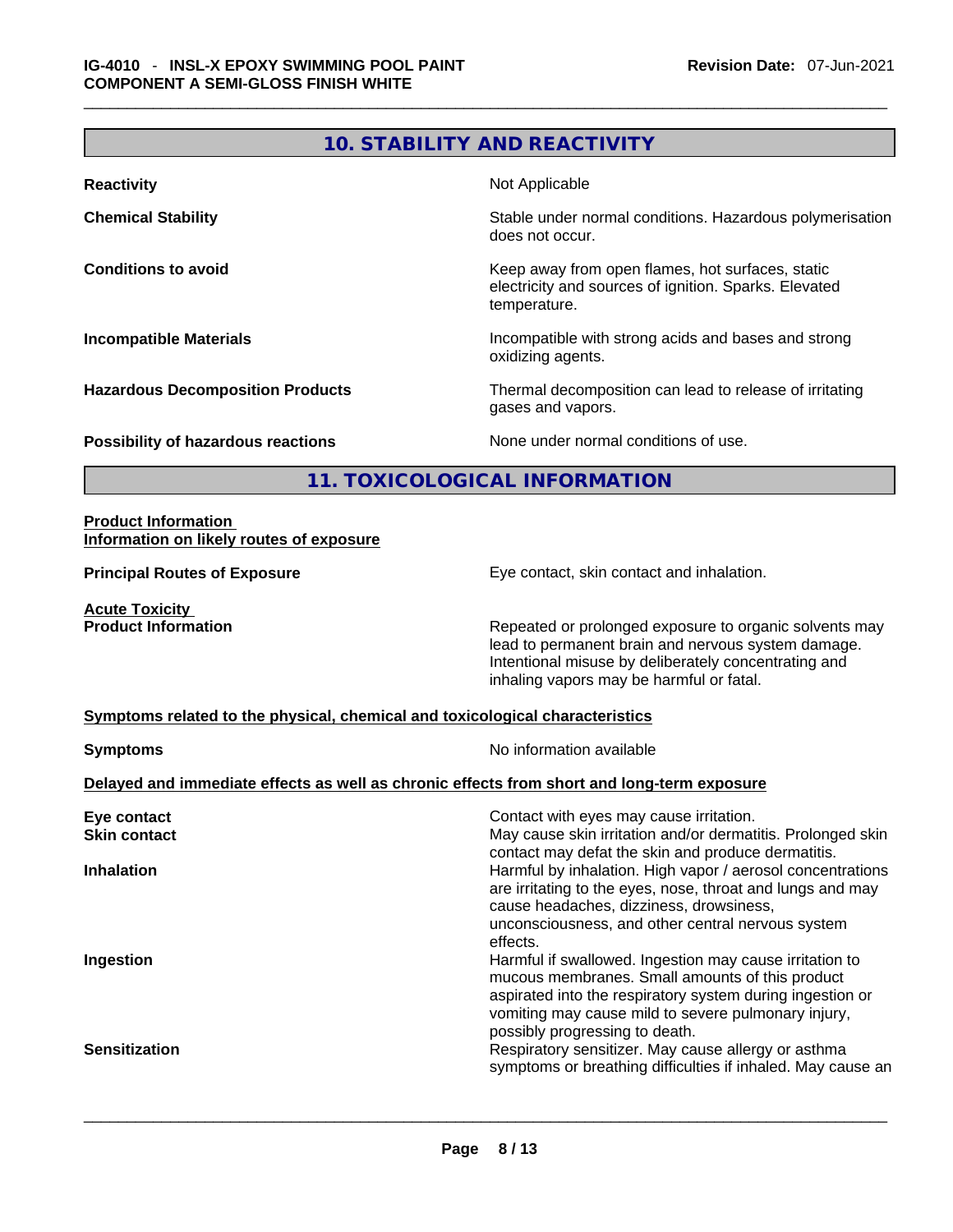|                                 | allergic skin reaction.                                       |
|---------------------------------|---------------------------------------------------------------|
| <b>Neurological Effects</b>     | No information available.                                     |
| <b>Mutagenic Effects</b>        | No information available.                                     |
| <b>Reproductive Effects</b>     | Possible risk of impaired fertility. Possible risk of harm to |
|                                 | the unborn child.                                             |
| <b>Developmental Effects</b>    | No information available.                                     |
| <b>Target organ effects</b>     | No information available.                                     |
| <b>STOT - single exposure</b>   | May cause disorder and damage to the, Respiratory             |
|                                 | system.                                                       |
| <b>STOT - repeated exposure</b> | Causes damage to organs through prolonged or repeated         |
|                                 | exposure if inhaled, Central nervous system, Causes           |
|                                 | damage to organs through prolonged or repeated                |
|                                 | exposure.                                                     |
| Other adverse effects           | No information available.                                     |
| <b>Aspiration Hazard</b>        | May be harmful if swallowed and enters airways. Small         |
|                                 | amounts of this product aspirated into the respiratory        |
|                                 | system during ingestion or vomiting may cause mild to         |
|                                 | severe pulmonary injury, possibly progressing to death.       |
|                                 |                                                               |

\_\_\_\_\_\_\_\_\_\_\_\_\_\_\_\_\_\_\_\_\_\_\_\_\_\_\_\_\_\_\_\_\_\_\_\_\_\_\_\_\_\_\_\_\_\_\_\_\_\_\_\_\_\_\_\_\_\_\_\_\_\_\_\_\_\_\_\_\_\_\_\_\_\_\_\_\_\_\_\_\_\_\_\_\_\_\_\_\_\_\_\_\_

# **Numerical measures of toxicity**

**The following values are calculated based on chapter 3.1 of the GHS document**

| ATEmix (oral)                        | 4030 ma/ka |
|--------------------------------------|------------|
| <b>ATEmix (dermal)</b>               | 3744 ma/ka |
| <b>ATEmix (inhalation-dust/mist)</b> | 6.5 ma/L   |
| <b>ATEmix (inhalation-vapor)</b>     | 847.5 mg/L |

# **Component Information**

| Chemical name                                               | Oral LD50                                      | Dermal LD50              | Inhalation LC50                   |
|-------------------------------------------------------------|------------------------------------------------|--------------------------|-----------------------------------|
| Titanium dioxide<br>13463-67-7                              | $> 10000$ mg/kg (Rat)                          |                          |                                   |
| Polyamine adduct                                            | $<$ 2000 mg/kg                                 | >2000 mg/kg              | $= 5.0$ mg/L (Rat) 4 h            |
| Xylene<br>1330-20-7                                         | $= 3500$ mg/kg (Rat)                           | $> 4350$ mg/kg (Rabbit)  | $= 29.08$ mg/L (Rat) 4 h          |
| Kaolin<br>1332-58-7                                         | $> 5000$ mg/kg (Rat)                           | > 5000 mg/kg (Rat)       |                                   |
| Benzyl alcohol<br>100-51-6                                  | $= 1230$ mg/kg (Rat)                           | $= 2$ g/kg (Rabbit)      | $= 8.8$ mg/L (Rat) 4 h            |
| Propylene glycol monomethyl ether<br>107-98-2               | $= 5000$ mg/kg (Rat)                           | $= 13$ g/kg (Rabbit)     | > 7559 ppm (Rat) 6 h              |
| Ethyl benzene<br>100-41-4                                   | $=$ 3500 mg/kg (Rat)                           | $= 15400$ mg/kg (Rabbit) | $= 17.4$ mg/L (Rat) 4 h           |
| Solvent naphtha, petroleum, light<br>aromatic<br>64742-95-6 | $= 8400$ mg/kg (Rat)                           | $>$ 2000 mg/kg (Rabbit)  | $= 3400$ ppm (Rat) 4 h            |
| Silica amorphous<br>7631-86-9                               | $= 7900$ mg/kg (Rat)                           | $>$ 2000 mg/kg (Rabbit)  | $> 2.2$ mg/L (Rat) 1 h            |
| 1,2,4-Trimethylbenzene<br>95-63-6                           | $=$ 3280 mg/kg (Rat)                           | $>$ 3160 mg/kg (Rabbit)  | $= 18$ g/m <sup>3</sup> (Rat) 4 h |
| Triethylenetetramine<br>112-24-3                            | $= 2500$ mg/kg (Rat)                           | $= 550$ mg/kg (Rabbit)   |                                   |
| Trimethylolpropane<br>77-99-6                               | $= 14100$ mg/kg (Rat)<br>$= 14000$ mg/kg (Rat) |                          | $> 0.29$ mg/L (Rat) 4 h           |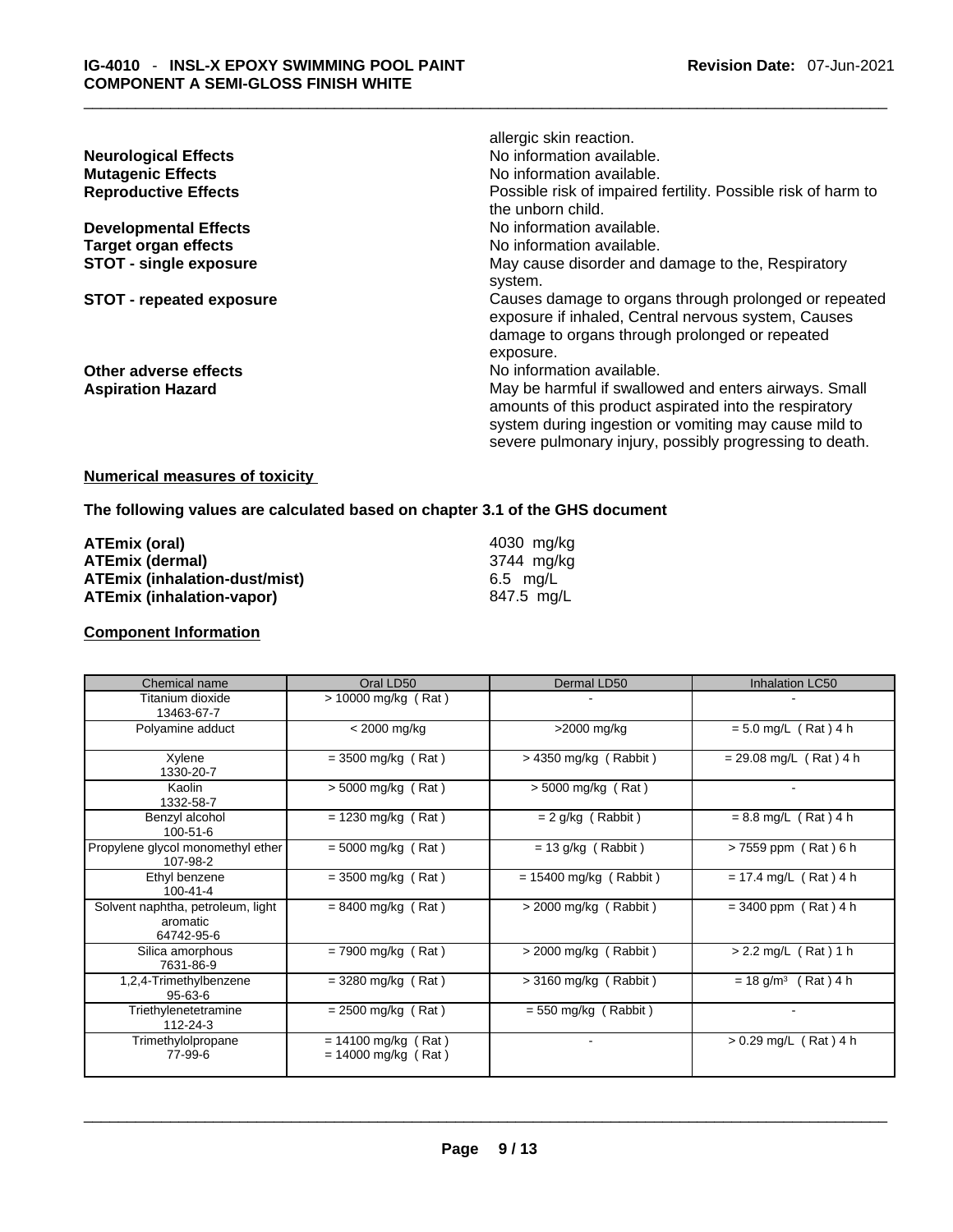# **Chronic Toxicity**

# **Carcinogenicity**

*The information below indicates whether each agency has listed any ingredient as a carcinogen:.* 

| <b>Chemical name</b> | <b>IARC</b>                    | <b>NTP</b> |
|----------------------|--------------------------------|------------|
|                      | 2B - Possible Human Carcinogen |            |
| l Titanium dioxide   |                                |            |
|                      | 2B - Possible Human Carcinogen |            |
| l Ethvl benzene      |                                |            |

\_\_\_\_\_\_\_\_\_\_\_\_\_\_\_\_\_\_\_\_\_\_\_\_\_\_\_\_\_\_\_\_\_\_\_\_\_\_\_\_\_\_\_\_\_\_\_\_\_\_\_\_\_\_\_\_\_\_\_\_\_\_\_\_\_\_\_\_\_\_\_\_\_\_\_\_\_\_\_\_\_\_\_\_\_\_\_\_\_\_\_\_\_

• Although IARC has classified titanium dioxide as possibly carcinogenic to humans (2B), their summary concludes: "No significant exposure to titanium dioxide is thought to occur during the use of products in which titanium dioxide is bound to other materials, such as paint."

#### **Legend**

IARC - International Agency for Research on Cancer NTP - National Toxicity Program OSHA - Occupational Safety & Health Administration

**12. ECOLOGICAL INFORMATION** 

# **Ecotoxicity Effects**

The environmental impact of this product has not been fully investigated.

# **Product Information**

# **Acute Toxicity to Fish**

No information available

# **Acute Toxicity to Aquatic Invertebrates**

No information available

# **Acute Toxicity to Aquatic Plants**

No information available

# **Persistence / Degradability**

No information available.

# **Bioaccumulation**

There is no data for this product.

# **Mobility in Environmental Media**

No information available.

# **Ozone**

# No information available \_\_\_\_\_\_\_\_\_\_\_\_\_\_\_\_\_\_\_\_\_\_\_\_\_\_\_\_\_\_\_\_\_\_\_\_\_\_\_\_\_\_\_\_\_\_\_\_\_\_\_\_\_\_\_\_\_\_\_\_\_\_\_\_\_\_\_\_\_\_\_\_\_\_\_\_\_\_\_\_\_\_\_\_\_\_\_\_\_\_\_\_\_ **Component Information**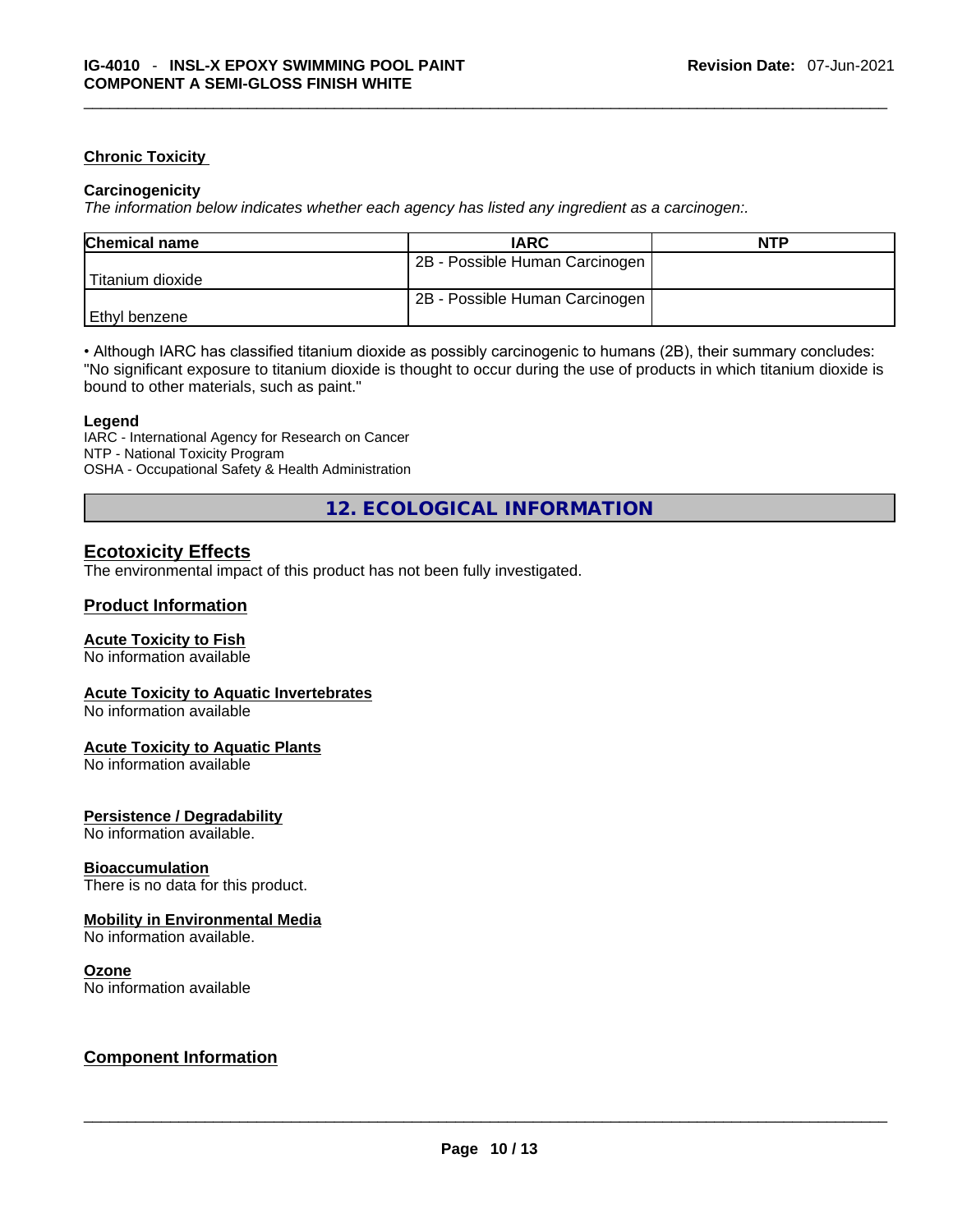# **Acute Toxicity to Fish**

Titanium dioxide  $LC50:$  > 1000 mg/L (Fathead Minnow - 96 hr.) Xylene LC50: 13.5 mg/L (Rainbow Trout - 96 hr.) Ethyl benzene LC50: 12.1 mg/L (Fathead Minnow - 96 hr.)

# **Acute Toxicity to Aquatic Invertebrates**

Ethyl benzene EC50: 1.8 mg/L (Daphnia magna - 48 hr.)

#### **Acute Toxicity to Aquatic Plants**

Ethyl benzene EC50: 4.6 mg/L (Green algae (Scenedesmus subspicatus), 72 hrs.)

# **13. DISPOSAL CONSIDERATIONS**

\_\_\_\_\_\_\_\_\_\_\_\_\_\_\_\_\_\_\_\_\_\_\_\_\_\_\_\_\_\_\_\_\_\_\_\_\_\_\_\_\_\_\_\_\_\_\_\_\_\_\_\_\_\_\_\_\_\_\_\_\_\_\_\_\_\_\_\_\_\_\_\_\_\_\_\_\_\_\_\_\_\_\_\_\_\_\_\_\_\_\_\_\_

**Waste Disposal Method** Dispose of in accordance with federal, state, provincial, and local regulations. Local requirements may vary, consult your sanitation department or state-designated environmental protection agency for more disposal options.

**Empty Container Warning <b>Emptied** Containers may retain product residue. Follow label warnings even after container is emptied. Residual vapors may explode on ignition.

**14. TRANSPORT INFORMATION** 

**TDG** 

**Proper Shipping Name PAINT Hazard class** 3 **UN-No.** UN1263 **Packing Group III Description** UN1263, PAINT, 3, III

**ICAO / IATA ICAO / IATA Contact the preparer for further information.** 

**IMDG / IMO Contact the preparer for further information.** 

# **15. REGULATORY INFORMATION**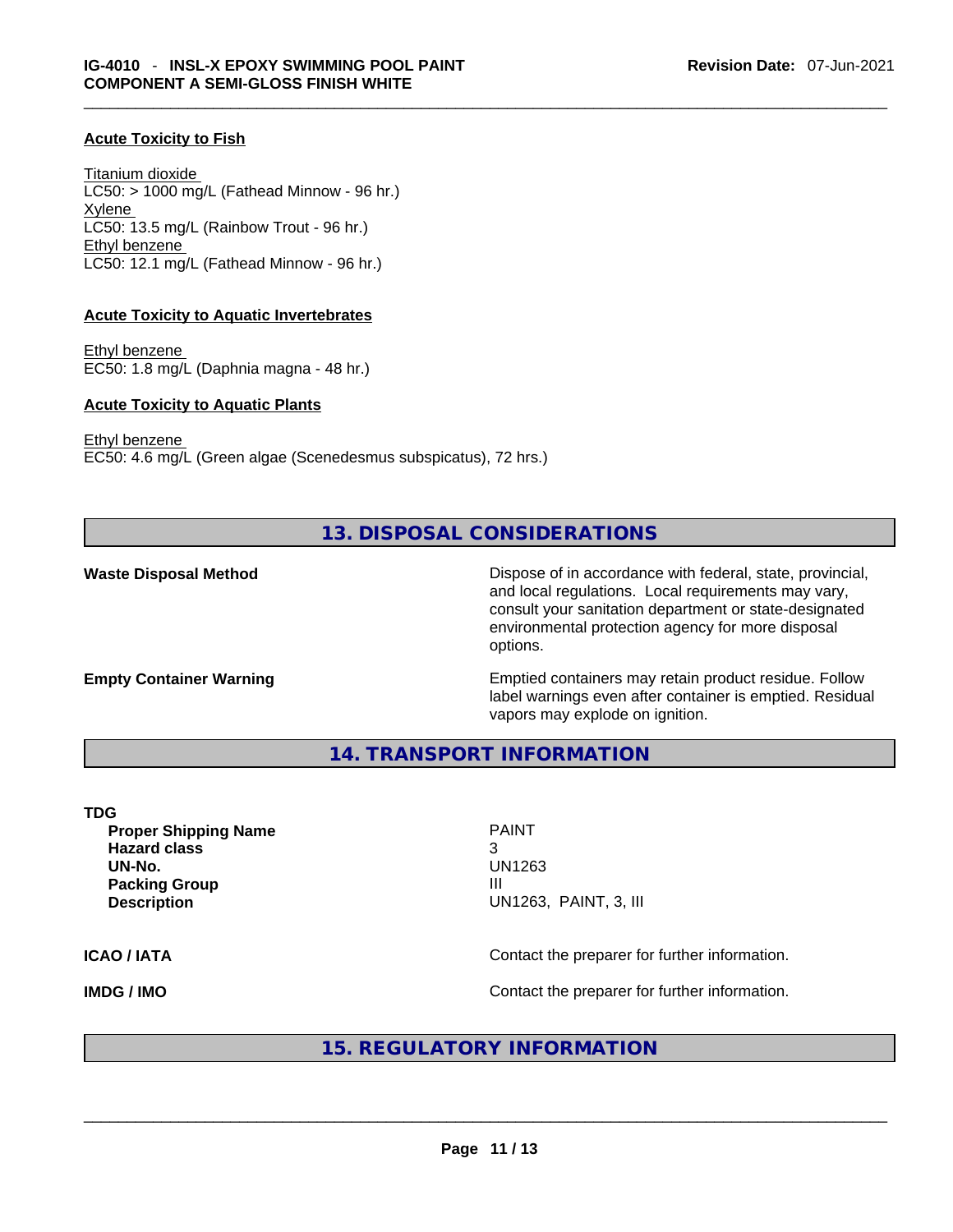# **International Inventories**

| <b>TSCA: United States</b> | Yes - All components are listed or exempt. |
|----------------------------|--------------------------------------------|
| <b>DSL: Canada</b>         | Yes - All components are listed or exempt. |

# **National Pollutant Release Inventory (NPRI)**

#### **NPRI Parts 1- 4**

This product contains the following Parts 1-4 NPRI chemicals:

| Chemical name          | CAS No.   | Weight-%       | <b>NPRI Parts 1-4</b> |
|------------------------|-----------|----------------|-----------------------|
| Xvlene                 | 1330-20-7 | 7 - 13%        | ∟isted                |
| Ethyl benzene          | 100-41-4  | 1 - 5%         | _isted                |
| 1,2,4-Trimethylbenzene | 95-63-6   | 1 - 5%         | _isted                |
| 2-Butoxvethanol        | 111-76-2  | $0.1 - 0.25\%$ | Listed                |
|                        |           |                |                       |

\_\_\_\_\_\_\_\_\_\_\_\_\_\_\_\_\_\_\_\_\_\_\_\_\_\_\_\_\_\_\_\_\_\_\_\_\_\_\_\_\_\_\_\_\_\_\_\_\_\_\_\_\_\_\_\_\_\_\_\_\_\_\_\_\_\_\_\_\_\_\_\_\_\_\_\_\_\_\_\_\_\_\_\_\_\_\_\_\_\_\_\_\_

#### **NPRI Part 5**

This product contains the following NPRI Part 5 Chemicals:

| <b>Chemical name</b>                          | <b>CAS No.</b>            | Weight-%                 | <b>NPRI Part 5</b> |  |
|-----------------------------------------------|---------------------------|--------------------------|--------------------|--|
| Xvlene                                        | 1330-20-7                 | $7 - 13%$                | Listed             |  |
| Solvent naphtha, petroleum, light<br>aromatic | 64742-95-6                | 1 - 5%                   | Listed             |  |
| 1,2,4-Trimethylbenzene<br>2-Butoxyethanol     | $95 - 63 - 6$<br>111-76-2 | 1 - 5%<br>$0.1 - 0.25\%$ | Listed<br>Listed   |  |
|                                               |                           |                          |                    |  |

# **WHMIS Regulatory Status**

This product has been classified in accordance with the hazard criteria of the Hazardous Products Regulations (HPR) and the SDS contains all the information required by the HPR.

# **16. OTHER INFORMATION**

**HMIS** - **Health:** 2\* **Flammability:** 3 **Reactivity:** 0 **PPE:** -

# **HMIS Legend**

- 0 Minimal Hazard
- 1 Slight Hazard
- 2 Moderate Hazard
- 3 Serious Hazard
- 4 Severe Hazard
- \* Chronic Hazard

X - Consult your supervisor or S.O.P. for "Special" handling instructions.

Note: The PPE rating has intentionally been left blank. Choose appropriate PPE that will protect employees from the hazards the material will *present under the actual normal conditions of use.* 

*Caution: HMISÒ ratings are based on a 0-4 rating scale, with 0 representing minimal hazards or risks, and 4 representing significant hazards or risks. Although HMISÒ ratings are not required on MSDSs under 29 CFR 1910.1200, the preparer, has chosen to provide them. HMISÒ ratings are to be used only in conjunction with a fully implemented HMISÒ program by workers who have received appropriate HMISÒ training. HMISÒ is a registered trade and service mark of the NPCA. HMISÒ materials may be purchased exclusively from J. J. Keller (800) 327-6868.*